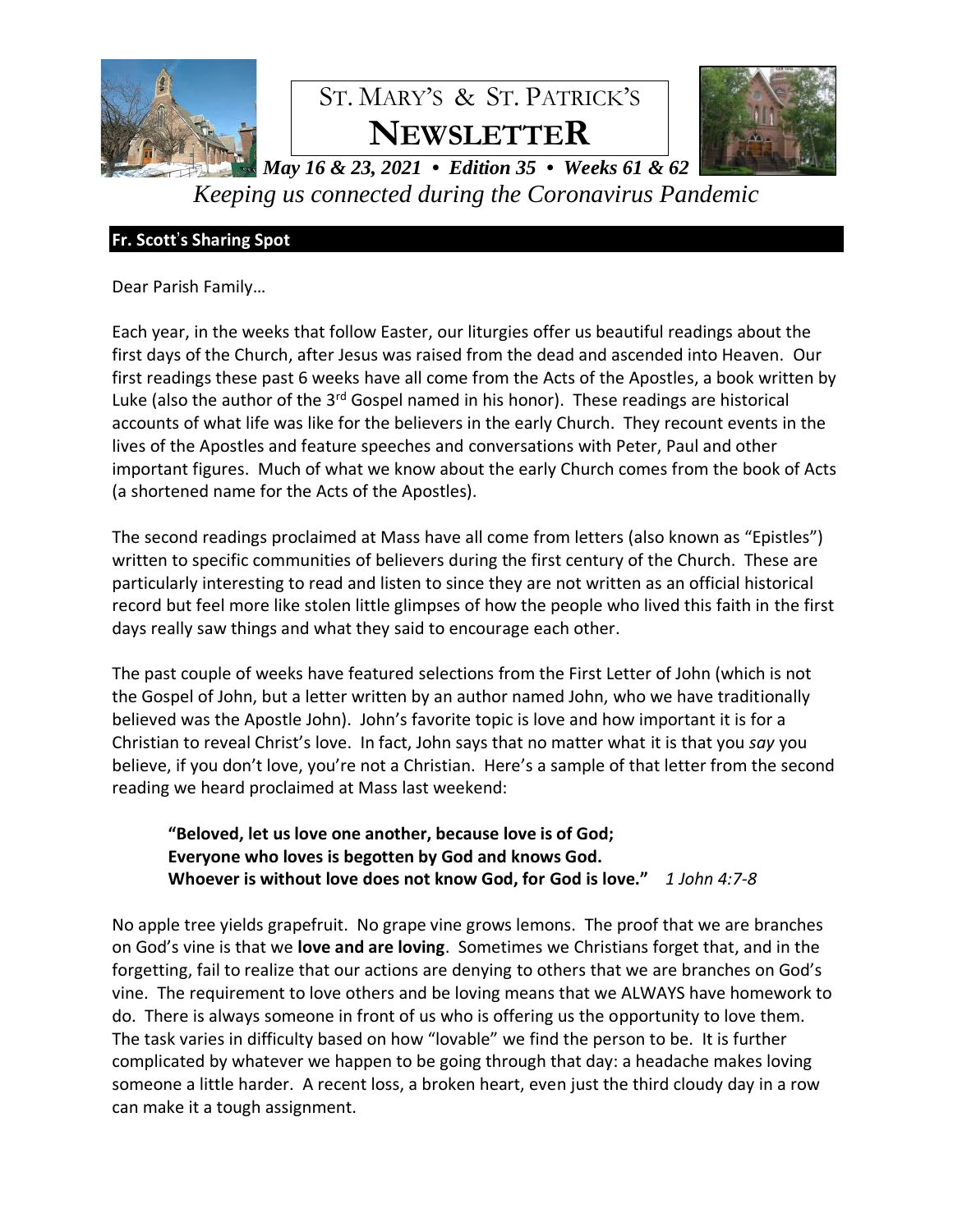I recently read about a 104-year-old woman named Rachel Lehman who said that she wanted to spend each of the days she had left on the earth starting a daily pandemic of love. She said her method was smiling at everyone... "especially the sourpusses."



Not too long ago, some family erected this sign on their front lawn:

No one who reads this needs an explanation for it, especially with how much hate is splattered across social media, worse than ever in recent times. I wonder, though, if everyone who reads this realizes how spiritually advanced this attitude is. This message not only replaces blind hate with blind love, it also demonstrates that our disposition is OUR choice. In any situation, we can love for no reason. Even better, in every situation we can love for a very good reason, because Jesus said in the clearest language possible: "**This I command you: love one another"** (John 15:17)

This comes with love,

 $Fr.$  Scotta

### **Fr. Scott's Tires for Sale**

Fr. Scott traded in a car this winter, but he still has four snow tires with some life in them and they come on their own wheels! They are **15" x 6.5" sport edition silver wheels** that were purchased online in 2013 and they come with caps & lug nuts. The tires have 42,828 miles.

Make an offer! All proceeds from the sale will be given to the St. Vincent de Paul charity account that we use to serve the poor and those experiencing struggles.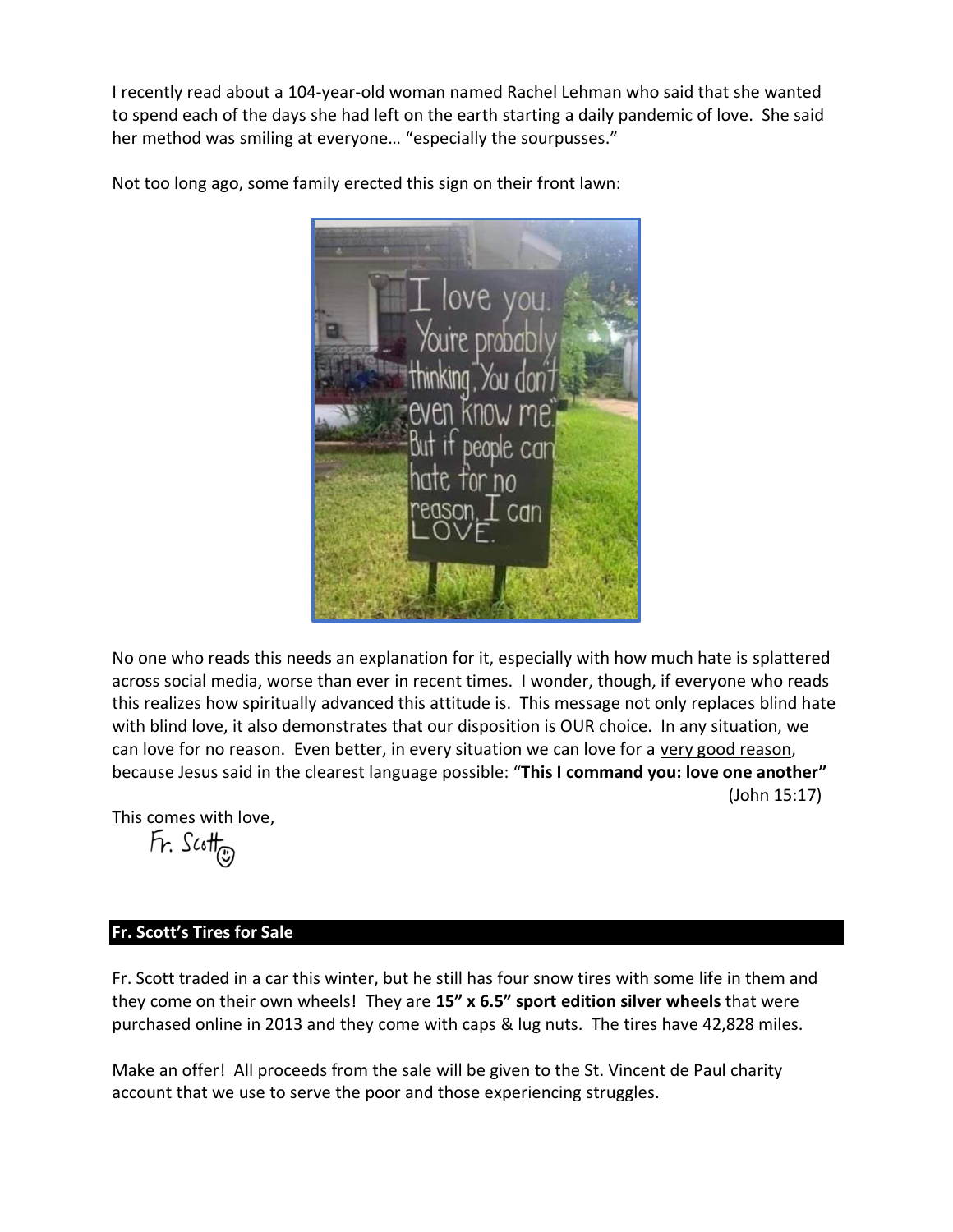# **Schedule**

| <b>SUNDAY</b><br>5/16   | 9:30 = Public Mass at St. Patrick's (for St. Pat's Parishioners A-L)<br>(also <i>St. Patrick's YouTube channel or Mid-Hudson 901)</i>                                                                                     |  |  |  |  |  |
|-------------------------|---------------------------------------------------------------------------------------------------------------------------------------------------------------------------------------------------------------------------|--|--|--|--|--|
| <b>MONDAY</b><br>5/17   | By Noon = New Prayer Service for small groups posted on parish Homepages                                                                                                                                                  |  |  |  |  |  |
| <b>TUESDAY</b><br>5/18  | $11:00-12:00 =$ St. Patrick's Women's Prayer Meeting – Classroom 5<br>$2:00 = Rosary$ , St. Patrick's (All are welcome!)<br>$5:30 =$ Confession (St. Mary's)<br>$6:30 = Rosary$ , St. Mary's (All are welcome!)           |  |  |  |  |  |
| WEDNESDAY<br>5/19       |                                                                                                                                                                                                                           |  |  |  |  |  |
| <b>THURSDAY</b><br>5/20 | $1:00-2:00 =$ St. Patrick's Men's Prayer Meeting – Classroom 5<br>2:00 = Columbiettes Meeting, St. Mary's (Maria Hall)                                                                                                    |  |  |  |  |  |
| <b>FRIDAY</b><br>5/21   | $8:00 =$ Morning Prayer (St. Mary's)                                                                                                                                                                                      |  |  |  |  |  |
| <b>SATURDAY</b><br>5/22 | $4:30 =$ Public Mass at St. Mary's (for St. Mary's Parishioners M-Z)<br>(also St. Mary's YouTube channel)                                                                                                                 |  |  |  |  |  |
| <b>SUNDAY</b><br>5/23   | $9:30 =$ Public Mass at St. Patrick's (for St. Pat's Parishioners M-Z)<br>(also <i>St. Patrick's YouTube channel</i> or Mid-Hudson 901)                                                                                   |  |  |  |  |  |
| <b>MONDAY</b><br>5/24   | By Noon = New Prayer Service for small groups posted on parish Homepages                                                                                                                                                  |  |  |  |  |  |
| <b>TUESDAY</b><br>5/25  | $11:00-12:00 =$ St. Patrick's Women's Prayer Meeting – Classroom 5<br>$2:00 = Rosary$ (St. Patrick's Church) (All are welcome!)<br>$5:30 =$ Confession (St. Patrick's)<br>$6:30 = Rosary$ , St. Mary's (All are welcome!) |  |  |  |  |  |
| WEDNESDAY<br>5/26       |                                                                                                                                                                                                                           |  |  |  |  |  |
| <b>THURSDAY</b><br>5/27 | $1:00-2:00 =$ St. Patrick's Men's Prayer Meeting – Classroom 5                                                                                                                                                            |  |  |  |  |  |
| <b>FRIDAY</b><br>5/28   | $8:00 =$ Morning Prayer (St. Mary's)                                                                                                                                                                                      |  |  |  |  |  |
| <b>SATURDAY</b><br>5/29 | $4:30 =$ Public Mass at St. Mary's (for St. Mary's Parishioners A-L)<br>(also St. Mary's YouTube channel)                                                                                                                 |  |  |  |  |  |
| <b>SUNDAY</b><br>5/30   | $9:30$ = Public Mass at St. Patrick's (for St. Pat's Parishioners A-L)<br>(also <i>St. Patrick's YouTube channel</i> or Mid-Hudson 901)                                                                                   |  |  |  |  |  |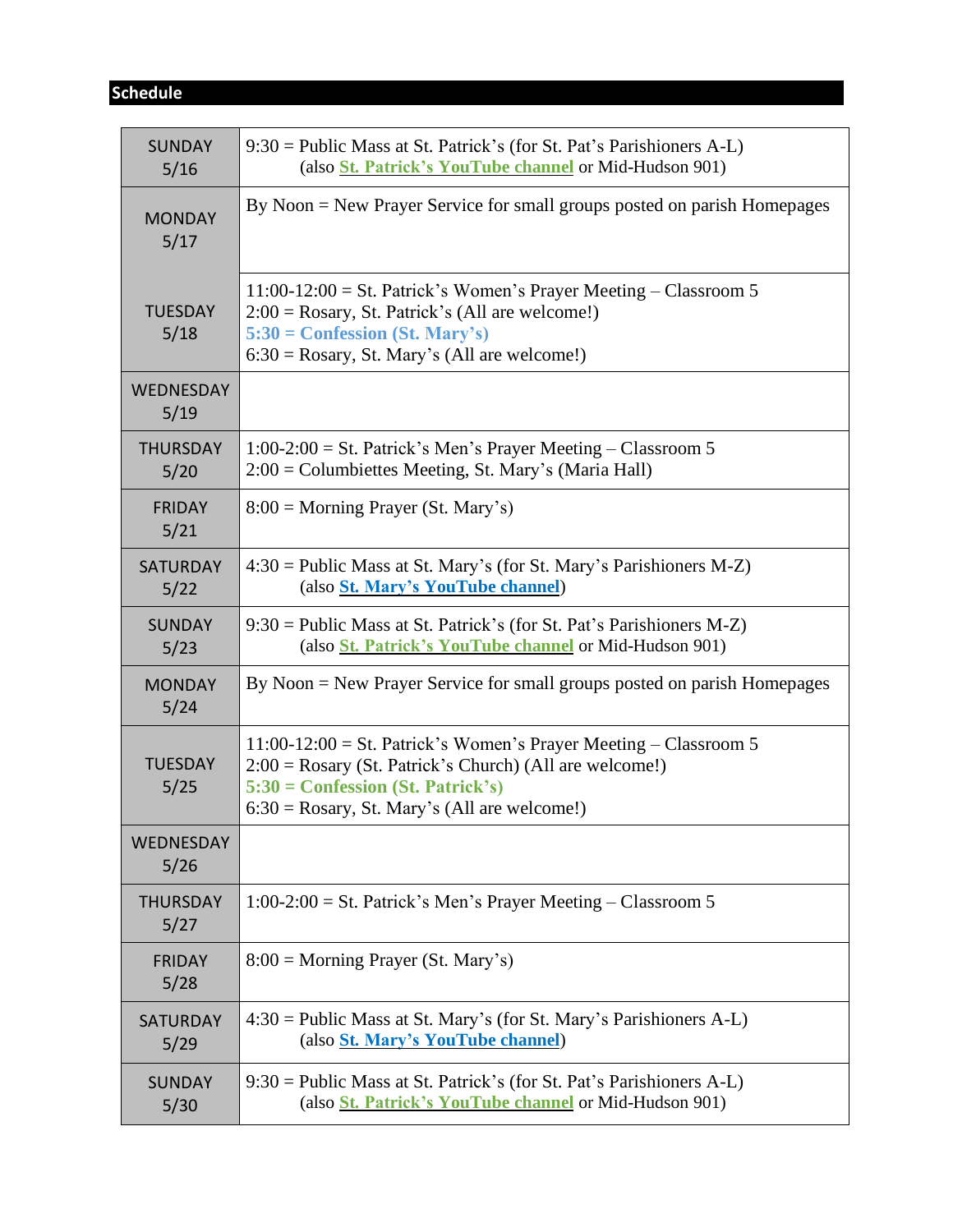# **Opportunities For You – To Serve/Pray/Grow**

# **EVENING OF PRAYER TO CELEBRATE CORPUS CHRISTI – "THE FEAST OF THE BODY OF CHRIST"**

**Sunday, June 6**, the Feast of Corpus Christi, from **6 p.m. to 8 p.m.** Eucharistic Adoration will be held *simultaneously* at both St. Mary's and St. Patrick's and at *all* the Catholic churches in Greene County! Come pray for as long as you like - from 15 minutes to the full two hours. Families and children are welcomed with enthusiasm!

# **GIVE CHRISTIAN COMFORT TO IMMIGRANT FAMILIES CAUGHT "IN LIMBO"**

This May, as we remember our mothers and Mary, the Mother of Jesus, let us offer mercy to our brothers and sisters at the border, including the little ones. A Syracuse-area parish is partnering with Catholic Charities of the Rio Grande Valley in Texas to bring Christian love and comfort to the countless immigrant children and families at the Southern border.

During May, consider doing one or more of these Corporal Works of Mercy…

- Write a loving note of welcome
- Purchase gift cards from Wal-Mart in the amount of \$20

All Saints Church 1342 Lancaster Ave. Syracuse, NY 13210

• Make a check to All Saints Church with "Border Mercy" in the memo And here's a simple message in Spanish you could possibly add to your message:

 **Los queremos** *We love you*

 **"¡Bienvenidos hermanos!** "*Welcome, brothers & sisters!*  **y los tenemos en nuestras oraciones."** *and we have you in our prayers."*

## **CHRISTIAN VALUES JOB OPPORTUNITY #1: SUMMER CHILD CARE NEEDED**

A single father, a parishioner of St. Mary's, is looking for someone to help with childcare for his elementary school-aged two daughters in the wake of a family crisis. He would like to find someone trustworthy and reliable and is willing to pay for the services. Please call St. Mary's parish office at **518-731-8800** with your information if you are interested.

### **CHRISTIAN VALUES JOB OPPORTUNITY #2: COORDINATING VISITS FOR FAMILIES OF INMATES**

There is a part time opening at Coxsackie Correctional Facility for someone to work with the families and friends of inmates who come for visits on Saturdays, Sundays and holidays. Do you have compassion and good boundaries?

Please e-mail **[acoleman@osborneny.org](mailto:acoleman@osborneny.org)** or call **518-424-7078** for more information.

### **CHARISMATIC RENEWAL MASS FOR THE FEAST OF PENTECOST AT THE CATHEDRAL**

Join Fr. Marty Fisher and the Catholic Charismatic Renewal Community at the Cathedral of the Immaculate Conception in Albany on **Sunday, May 23 at 4:30** for 30 minutes of prayer and praise followed by a Mass and healing prayer. Registration required: **[www.albanyccr.org](http://www.albanyccr.org/)**

### **ST. MARY'S COLUMBIETTES MEETING**

**May 20th at 2:00 PM in Maria Hall.** All members are asked to please attend.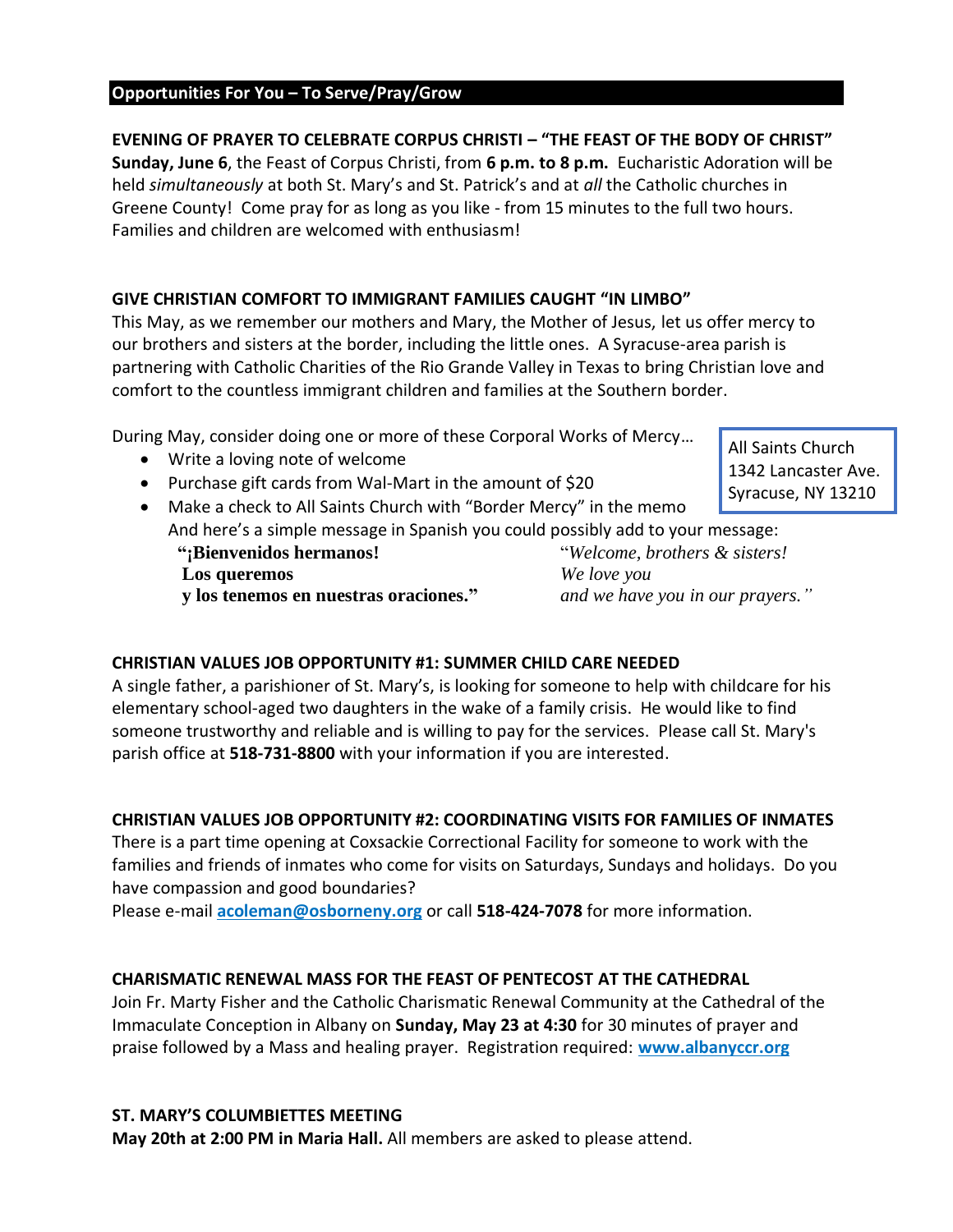**Annual Diocesan Appeal** E-Mail Dawn Brownson | **parishbusinessmanager@gmail.com**

ST. PATRICK'S ST. MARY'S **164** gifts so far **160** gifts so far **86%** of donor goal (out of 190 gift goal) **91%** of donor goal (out of 175 gift goal) Total donations to date = **\* \$50,446** Total donations to date = **\* \$44,879**

**\* 104% of dollar goal \* 100% of dollar goal**

**[Click here: donation made easy!](https://donate.thebishopsappeal.org/)**

**Collections & E-Giving <b>E-Mail Dawn Brownson** | parishbusinessmanager@gmail.com

#### **DONATIONS FOR MASS INTENTIONS**

Whenever a parishioner seeks to request that a Mass be offered for a loved one (most often for a loved one who has died), it is customary to offer the parish a donation, which is referred to officially as a Mass Stipend. For many years the suggested donation for that intention was \$10. Recently, Bishop Scharfenberger agreed that the time had come to increase the suggested amount for the donation to \$15.

Please consider this suggestion when requesting Mass intentions for loved ones. Thank you!

### **SPECIAL COLLECTION FOR CHURCH IN CENTRAL & EASTERN EUROPE – MAY 22 & 23**

This collection supports the Church in more than 25 countries still struggling from the atheism of former communist rule. Thank you for your generous response to all the Church's needs!

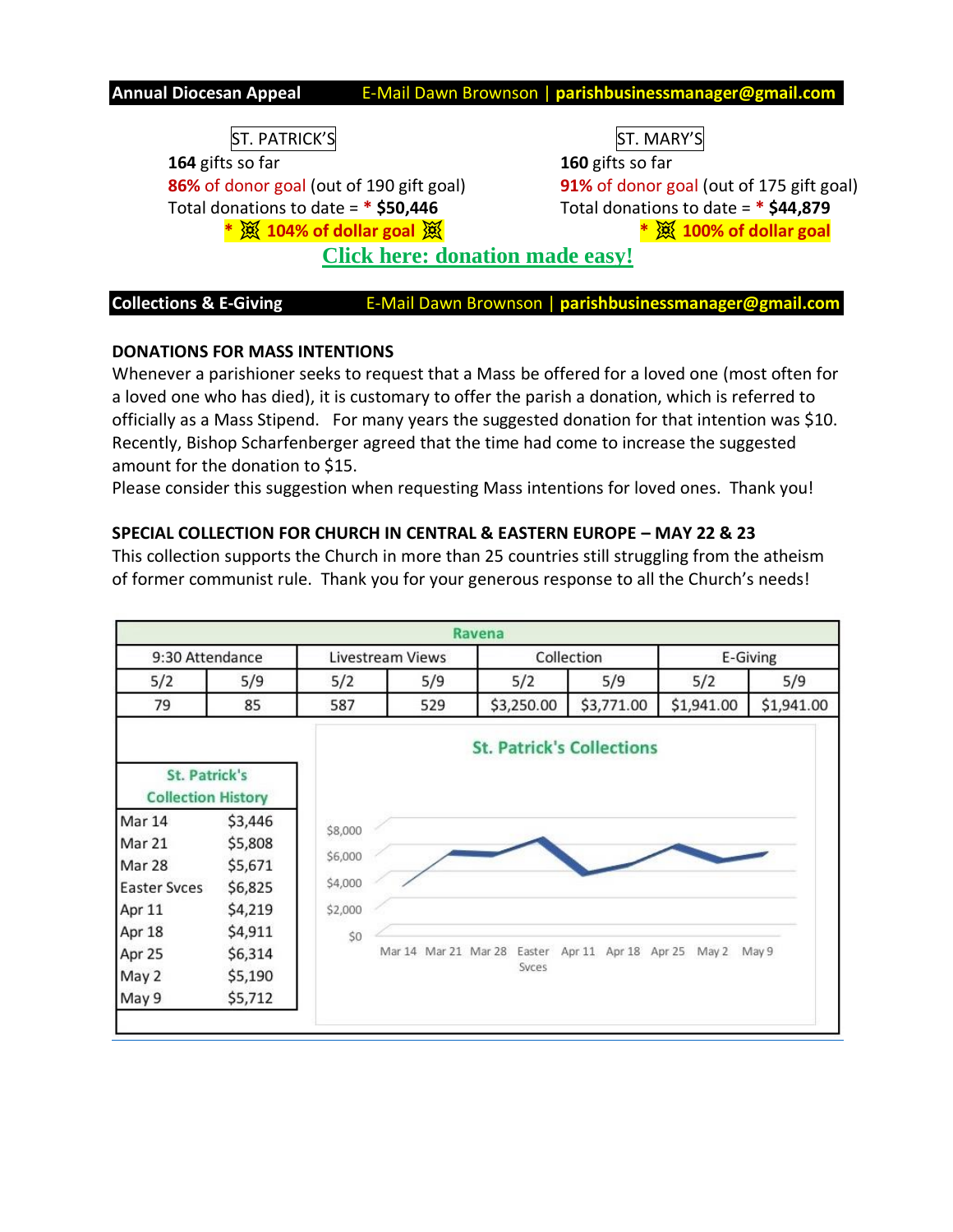|                                         |          |            |            | Coxsackie                     |                                         |          |                |  |
|-----------------------------------------|----------|------------|------------|-------------------------------|-----------------------------------------|----------|----------------|--|
| 4:30 Attendance                         |          | Collection |            |                               | E-Giving                                |          | <b>R&amp;R</b> |  |
| 5/1                                     | 5/8      | 5/1        | 5/8        | 5/1                           | 5/8                                     | 5/1      | 5/8            |  |
| 82                                      | 70       | \$2,624.00 | \$1,995.00 | \$2,970.00                    | \$2,970.00                              | \$730.00 | \$195.00       |  |
|                                         |          |            |            | <b>St. Mary's Collections</b> |                                         |          |                |  |
| St. Mary's<br><b>Collection History</b> |          |            |            |                               |                                         |          |                |  |
| Mar 13                                  | \$5,410  |            |            |                               |                                         |          |                |  |
| Mar 20                                  | \$7,009  | \$15,000   |            |                               |                                         |          |                |  |
| Mar 27                                  | \$6,691  | \$10,000   |            |                               |                                         |          |                |  |
| Easter Syces                            | \$10,483 |            |            |                               |                                         |          |                |  |
| Apr 10                                  | \$4,483  | \$5,000    |            |                               |                                         |          |                |  |
| Apr 17                                  | \$6,823  | \$0        |            |                               |                                         |          |                |  |
| Apr 24                                  | \$5,061  |            | Mar<br>Mar | Mar<br>Syces                  | Easter Apr 10 Apr 17 Apr 24 May 1 May 8 |          |                |  |
| May 1                                   | \$6,324  |            | 13<br>20   | 27                            |                                         |          |                |  |
| May 8                                   | \$5,160  |            |            |                               |                                         |          |                |  |

#### **Food Pantry at St. Patrick's Diane Hoffman | 518-330-6789**

Food Pantry is Open **Tuesdays & Fridays 10–11 AM** and **Wednesdays 6–7 PM.**  Thank you to all that support the Food Pantry with your donations!

Spread the word! We are open once again! Come visit **Thursdays from 1:00 – 3:00 PM** or **Saturday mornings from 9:00–Noon.**

#### **BREAKAWAY RETREAT FOR MIDDLE & HIGH SCHOOL CATHOLICS:**

6 of our young folks will be participating in the Breakaway Retreat Program at the Pyramid Life Center in Paradox, NY from **June 27 to July 1**. Claire and Reaghan Hellen will participate in the Middle School program and Therese and Katherine Desrosiers and Gabe and Grace Hoglund in the High School program. From our staff, Christa Desrosiers is the coordinator for the Middle School and Bob Desrosiers will assist with Music.

#### **CONFIRMATION 2021:**

We celebrated Confirmation with Bishop Scharfenberger on **Saturday, May 8** at St. Mary's along with the St. Patrick's Confirmation Group. We thank all the catechists, volunteers, musicians, decorators and all who made the celebration so special!

**Thrift Shop at St. Patrick's** Marianne McCool | 518-756-9184

**Youth & Faith Formation Bob Desrosiers | 518-731-9268**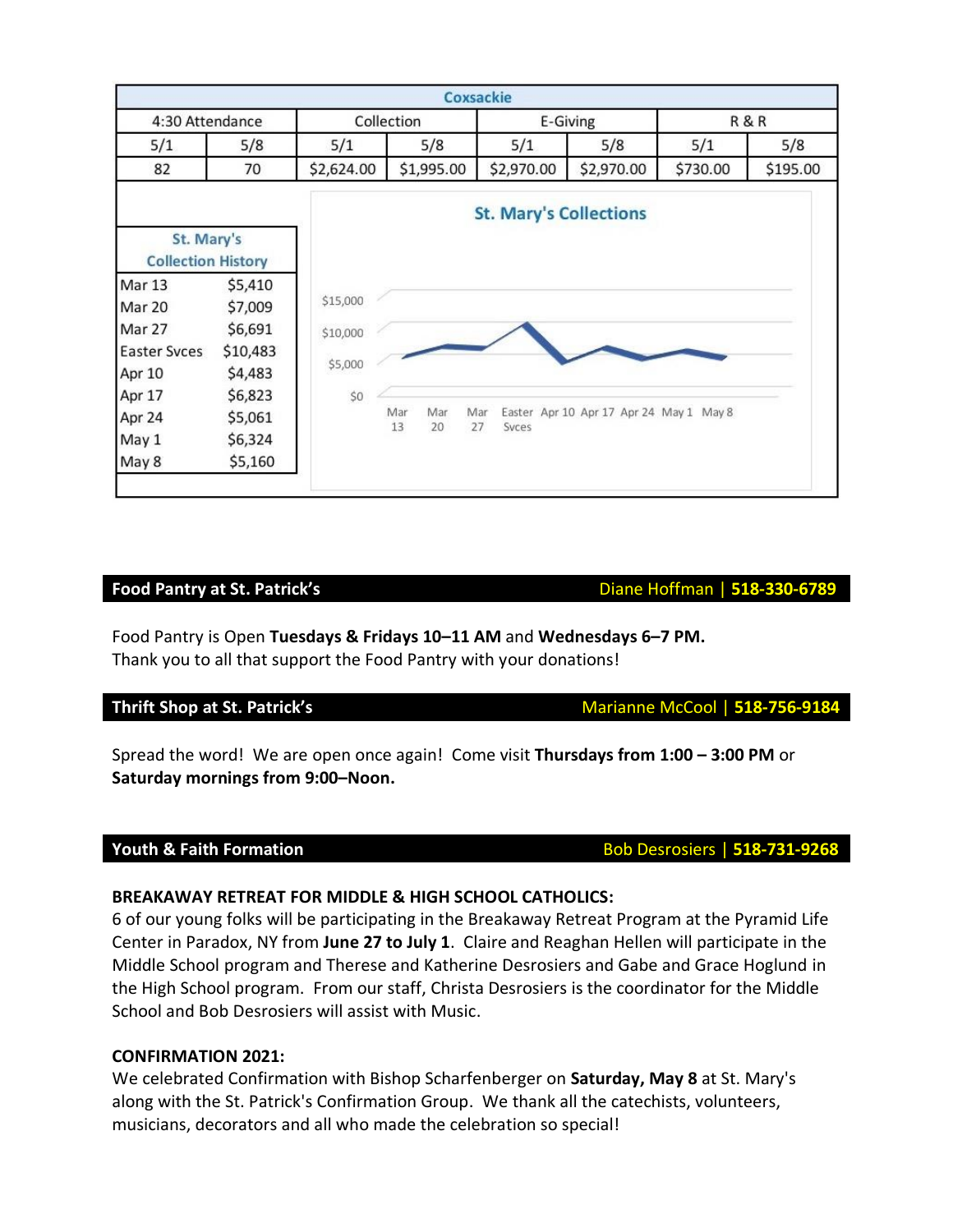Congratulations to: Luke Barnhart, Brooke Betke, Katherine Desrosiers, Kate Hassett, Collin Hellen, Caitlyn Lackie, Isabella Luvera, Rachel Marino, Brady Penet, Sean Scott, & Ashley Weidel.

#### **FAITH FORMATION 2022:**

With the celebration of Confirmation we transition from FF 2021 to FF 2022! Soon Bob will send out registration forms, initially by email and some by snail mail as required. Also in the near future, there will be an interactive registration capability on our new Website (more to come on that).

#### **IS GOD CALLING YOU TO BE A WITNESS OF THE FAITH TO OUR CHILDREN OR TEENS?**

We seek volunteers to come forward to serve as Catechists **Grades 8, 9 and 10** (Confirmation). Please pray intently and see if this is something God is calling you to give your time and talent for this vital ministry. Inquire at **[stmaryffo@aol.com](mailto:stmaryffo@aol.com)** or **518-731-9268.**

#### **A STEP BACK FROM MINISTRY, A STEP DEEPER INTO PARENTHOOD**

Thank you to **Kristina and Frank Limone** who served as our Confirmation Catechists for the past 3 years. With, Eve (a babe in arms) and now the anticipation of the birth of their second child, they will step down (for now) and focus on their growing family. Please pray for them as they prepare to bring God's give of life to the world.

#### **Connecting with the Parishes Connecting with the Parishes Connecting With the Parishes Connecting With the Parishes**

#### **WEEKEND MASSES:**

4:30 PM Saturday at St. Mary's (by weekly invitation) 4:30 PM on **St. Mary's YouTube channel** (also on-demand) Click [here](https://www.youtube.com/channel/UCfROBLJIztwzZryPen47Yig/featured) and then please subscribe 9:30 AM Sunday at St. Patrick's (by weekly invitation) 9:30 AM on **St. Patrick**'**s YouTube** channel (also on-demand) Click [here](https://www.youtube.com/channel/UCIRr4Mwue0TdsuS3HtWm4DA) and then please subscribe and on **Mid-Hudson Cable channel 901** (live at 9:30 only)

**FR. SCOTT**'**S HOMILIES AND VIDEO MESSAGES (New postings multiple times each week):** Click [here](https://www.youtube.com/channel/UCmBzEQRr6ZETPRkYtMaCxJg) and then please hit SUBSCRIBE

**WEEKDAY MASS (On Facebook Live from Our Lady of Victory Parish, Troy)** Click [here](https://www.facebook.com/olvols/) to watch live at 8:30 AM Monday – Friday or on demand later in the day